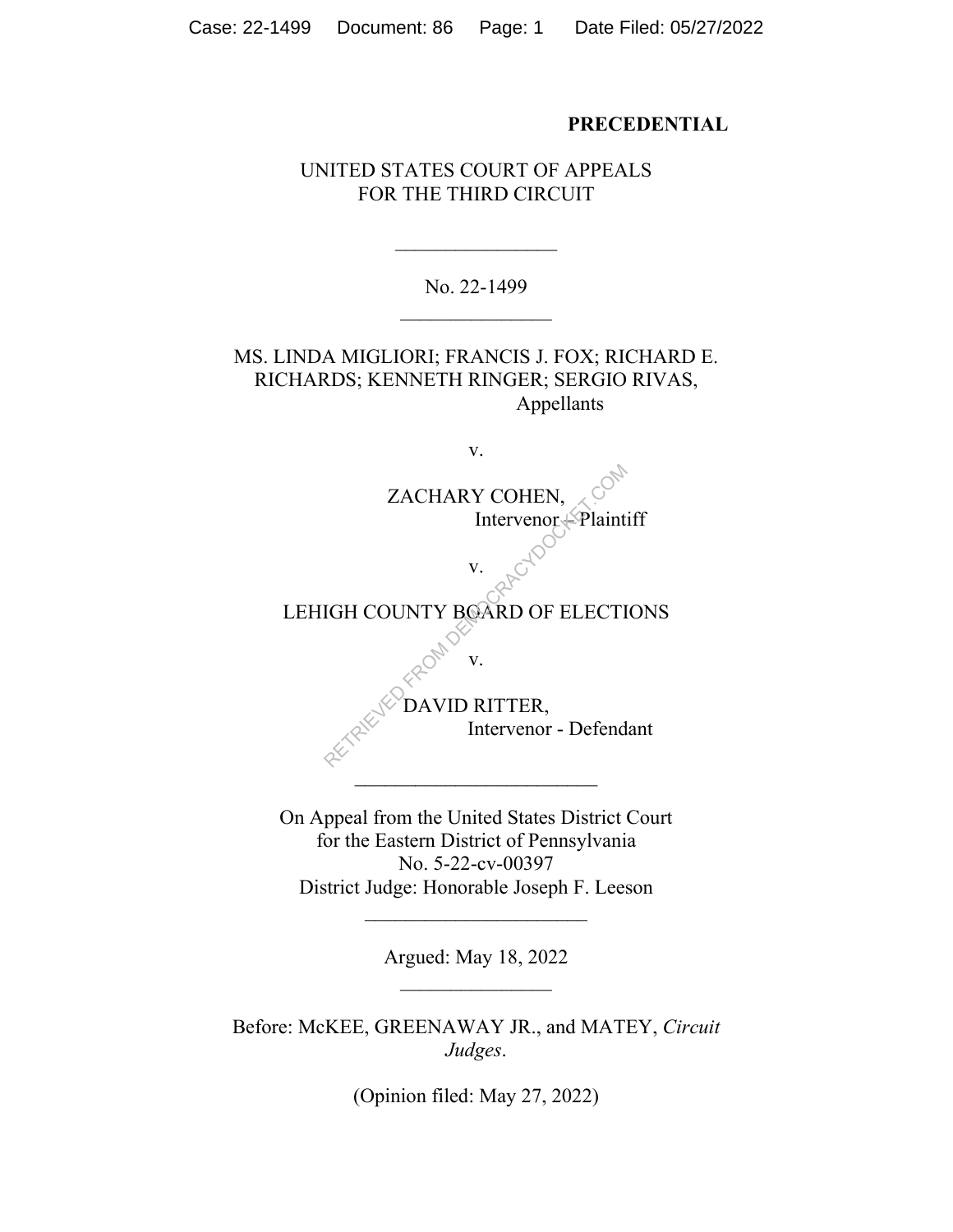Adriel I. Cepeda Derieux Sophia Lin Lakin Stephen A. Loney, Jr. Ari J. Savitzky **[Argued]** Marian K. Schneider Richard T. Ting Witold J. Walczak American Civil Liberties Union 125 Broad Street 18th Floor New York, NY 10004

Connor P. Hayes 110 Piper Drive Pittsburgh, PA 15234

Adam C. Bonin 400 121 South Broad Street Philadelphia, PA 19107 *Counsel for Intervenor-Plaintiff-Appellee*

*Counsel for Plaintiff-Appellants*<br>
min<br>
road Street<br>
., PA 19107<br> *Counsel for Intervenor-Plaintiff-App*<br>
in [**Argued]**<br>
oka<br> **hter Street**<br>
4 18064 Joshua Mazin **[Argued]** Lucas J. Repka RepkaMazin 108 East Center Street Nazareth, PA 18064 *Counsel for Intervenor-Defendant-Appellee*

James G. Gorman Francis G. Notarianni Shohin H. Vance Joshua J. Voss **[Argued]** Samantha G. Zimmer Kleinbard Three Logan Square 1717 Arch Street, 5th Floor Philadelphia, PA 19103 *Counsel for Intervenor-Defendant-Appellee*

Jacob B. Boyer **[Argued]** Michael J. Fischer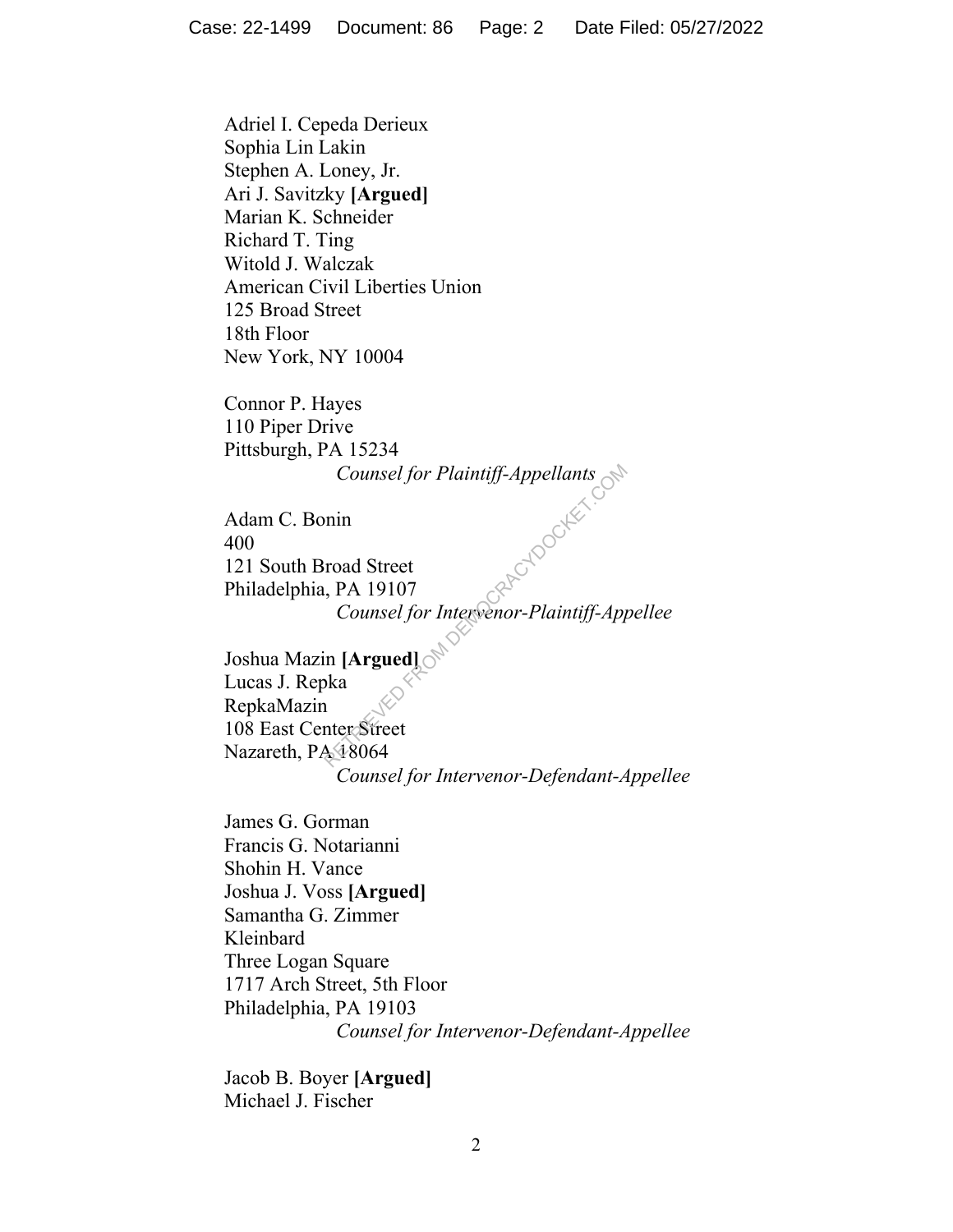Office of Attorney General of Pennsylvania 1600 Arch Street Suite 300 Philadelphia, PA 19103 *Counsel for Amicus Appellant Commonwealth of Pennsylvania*

Noah Bokat-Lindell **[Argued]** Tovah R. Calderon United States Department of Justice Civil Rights Division, Appellate Section P.O. Box 14403 Ben Franklin Station Washington, DC 20044 *Counsel for Amicus Appellant United States of America*

Edward M. Wenger Holtzman Vogel Baran Torchinsky & Josefiak 2300 N Street N.W. Suite 643-A Washington, D.C. 20037 *Counsel for Amicus Appellee The Honest Elections Project* America<br>
Wenger<br>
ogel Baran Torchinsky & Josefiak<br>
et N.W.<br>
D.C. 20037<br>
Counsel for Amicus Appellee The H<br>
Elections Project<br>
Wallen<br>
Wallen<br>
ills Village Drive

Zachary M. Wallen 301 South Hills Village Drive Suite LL200-420 Pittsburgh, PA 15241

> *Counsel for Amici Appellee Speaker Pennsylvania House of Representatives, President Pro Tempore Pennsylvania Senate, Majority Leader of the House of Representatives, Majority Leader of the Pennsylvania Senate*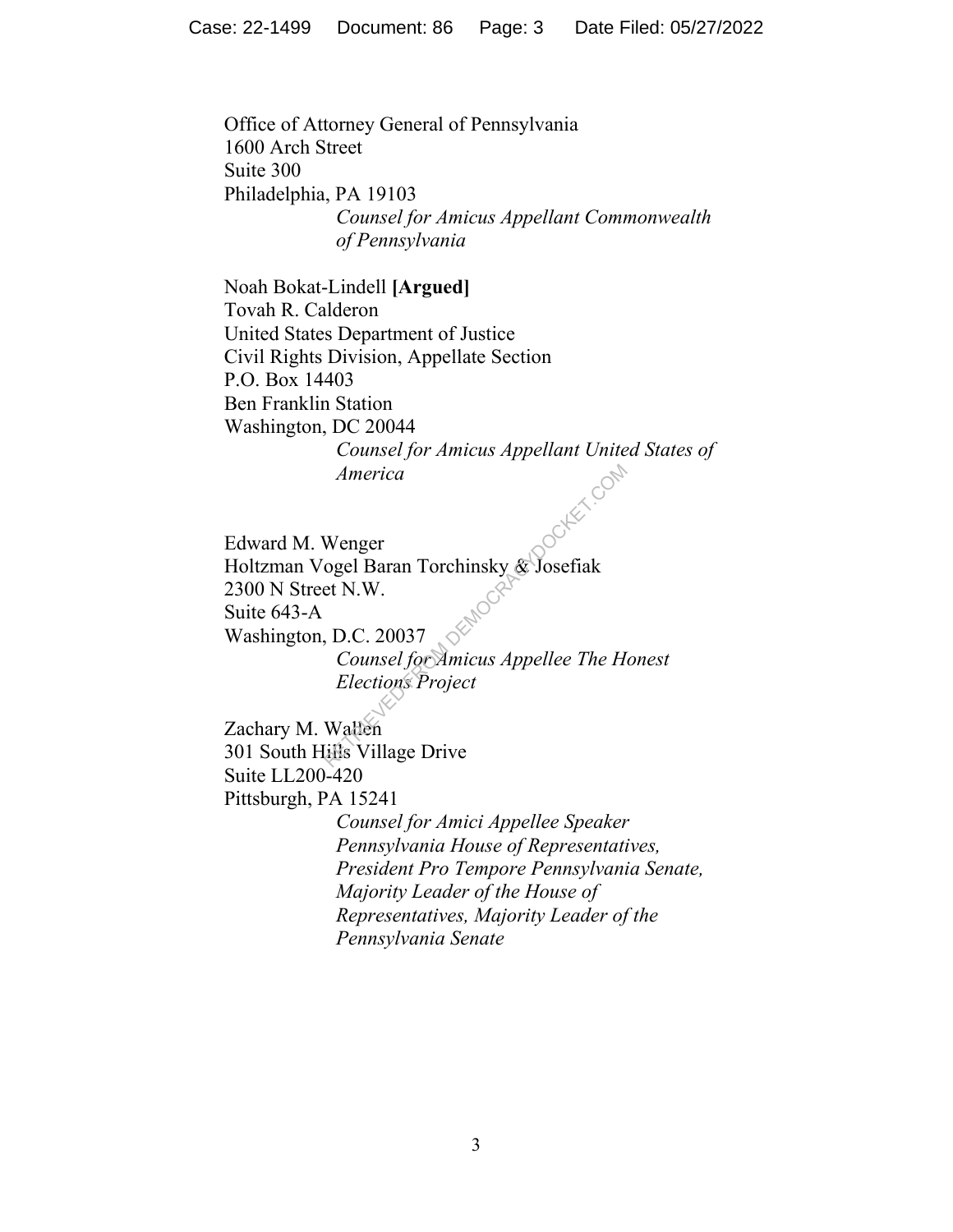#### OPINION

 $\frac{1}{2}$ 

McKee, *Circuit Judge.*

The Materiality Provision of the Civil Rights  $Act<sup>1</sup>$ prohibits any "person acting under color of law [from] deny[ing] the right of any individual to vote in any election because of an error or omission . . . if such error or omission is not material in determining whether such voter is qualified . . . to vote in such election."<sup>2</sup> In Pennsylvania, an error or omission is material to a voter's qualifications to vote if it is pertinent to either the voter's age, citizenship, residency, or felony status<sup>3</sup> or the timeliness of the ballot.<sup>4</sup>

We are asked to determine if a date on the outside of a mail-in ballot, required under state law, is material to the voter's qualifications and eligibility to vote. However, in resolving that question, we must decide whether private plaintiffs can even bring this suit to enforce the Materiality Provision.

We hold that private plaintiffs have a private right of action to enforce § 10101 under 42 U.S.C. § 1983, and further hold that the dating provisions contained in 25 Pa. Cons. Stat. §§ 3146.6(a) and 3150.16 are immaterial to a voter's qualifications and eligibility under  $\S$  10101(a)(2)(B). Accordingly, we will remand to the District Court and direct that Court to enter an order that the undated ballots be counted. re asked to determine if a date on the other, required under state law, is material fications and eligibility to vote. However, the question, we must decide whether p is even bring this suit to enforce the M old that priv

#### **I. Factual Background**

In 2019, the Pennsylvania General Assembly enacted new mail-in voting provisions, which permitted all registered voters to vote by mail.<sup>5</sup> To receive the mail-in ballot, a voter must first complete an application that requires the voter to provide his or her name, address of registration, and proof of

 $1\,$  52 U.S.C. § 10101(a)(2)(B).

<sup>2</sup> *Id*.

<sup>3</sup> *See* 25 Pa. Cons. Stat. §§ 1301(a), 2811, 3150.16(b).

 $4$  *Id.* § 3146.6.

<sup>5</sup> Act of Oct. 31, 2019, PA. LAWS 552, No.77 § 8.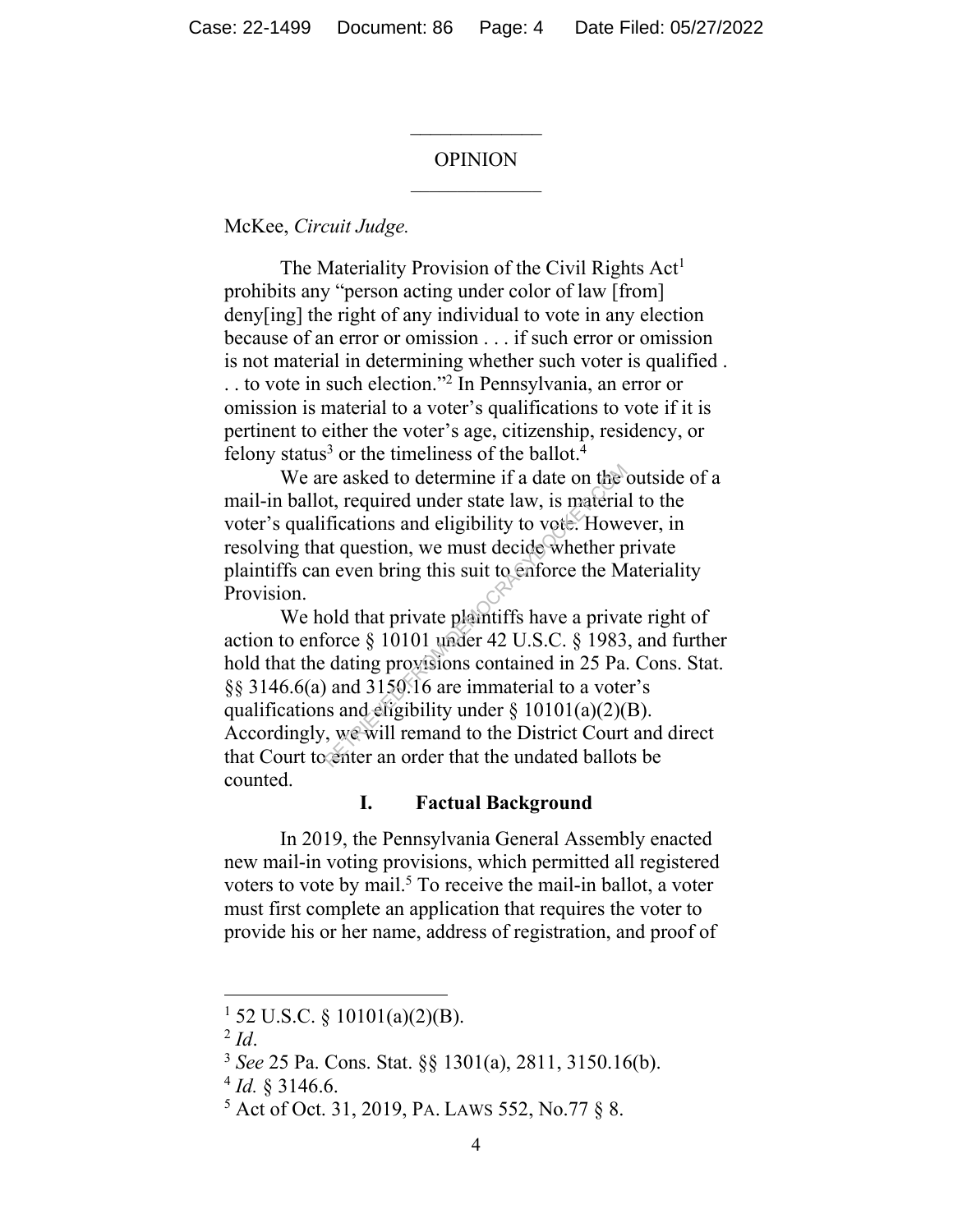identification.<sup>6</sup> The county board of elections then verifies that information and compares the application to the information on record for the voter.<sup>7</sup> If the information on the request for a mail-in-ballot is consistent with the registration information for that voter, the voter receives a ballot package that contains a ballot, a secrecy envelope, a return envelope, and instructions for completing the absentee or mail-in ballot.<sup>8</sup> The voter casts his or her vote by marking the ballot, placing it in the secrecy envelope, and then placing the secrecy envelope in the return envelope.<sup>9</sup> Under the Pennsylvania Election Code, the voter must "fill out, date and sign the declaration," otherwise known as the "voter declaration" printed on the return envelope.<sup>10</sup> The voter then mails or delivers the ballot to the county elections board.<sup>11</sup> Delivery is timely if received by the board of elections by 8:00 p.m. on Election Day.<sup>12</sup> When county boards of elections receive a mail-in ballot, the ballot's envelope is stamped with the date of receipt and logged into the Statewide Uniform Registry of Electors (SURE) system.<sup>13</sup>

The Lehigh County Board of Elections (LCBE) held an election on November 2, 2021, to fill vacancies for the office of Judge of the Court of Common Pleas of Lehigh County. Six candidates ran for three available judgeships. Candidates Thomas Caffrey and Thomas Capehart received the most votes and were sworn into office. During the counting of the ballots, the LCBE set aside 257 out of approximately 22,000 mail-in or absentee ballots that lacked a handwritten date next to the voter declaration signature. The LCBE also received four ballots with the date in the wrong location on the outer envelope and set those aside. It is undisputed that all of these ballots were received by the deadline of 8:00 p.m. on election day. As of November 15, Reflection Day.<sup>12</sup> When county boards<br>iil-in ballot, the ballot's envelope is st<br>ecceipt and logged into the Statewide U<br>Electors (SURE) system.<sup>13</sup><br>cehigh County Board of Elections (LC<br>on November 2, 2021, to fill vacan

<sup>6</sup> 25 Pa. Cons. Stat. §§ 3146.2, 3150.12.

<sup>7</sup> Pa. Dep't of State, Guidance Concerning Examination of Absentee and Mail-In Ballot Return Envelopes at 2 (Sept. 11, 2020).

<sup>8</sup> JA 165.

<sup>&</sup>lt;sup>9</sup> JA 166.

<sup>10</sup> 25 Pa. Cons. Stat. §§ 3146.6(a), 3150.16(a).

 $11$  *Id.* 

<sup>12</sup> *Id.*

<sup>13</sup> *Id.* § 1222.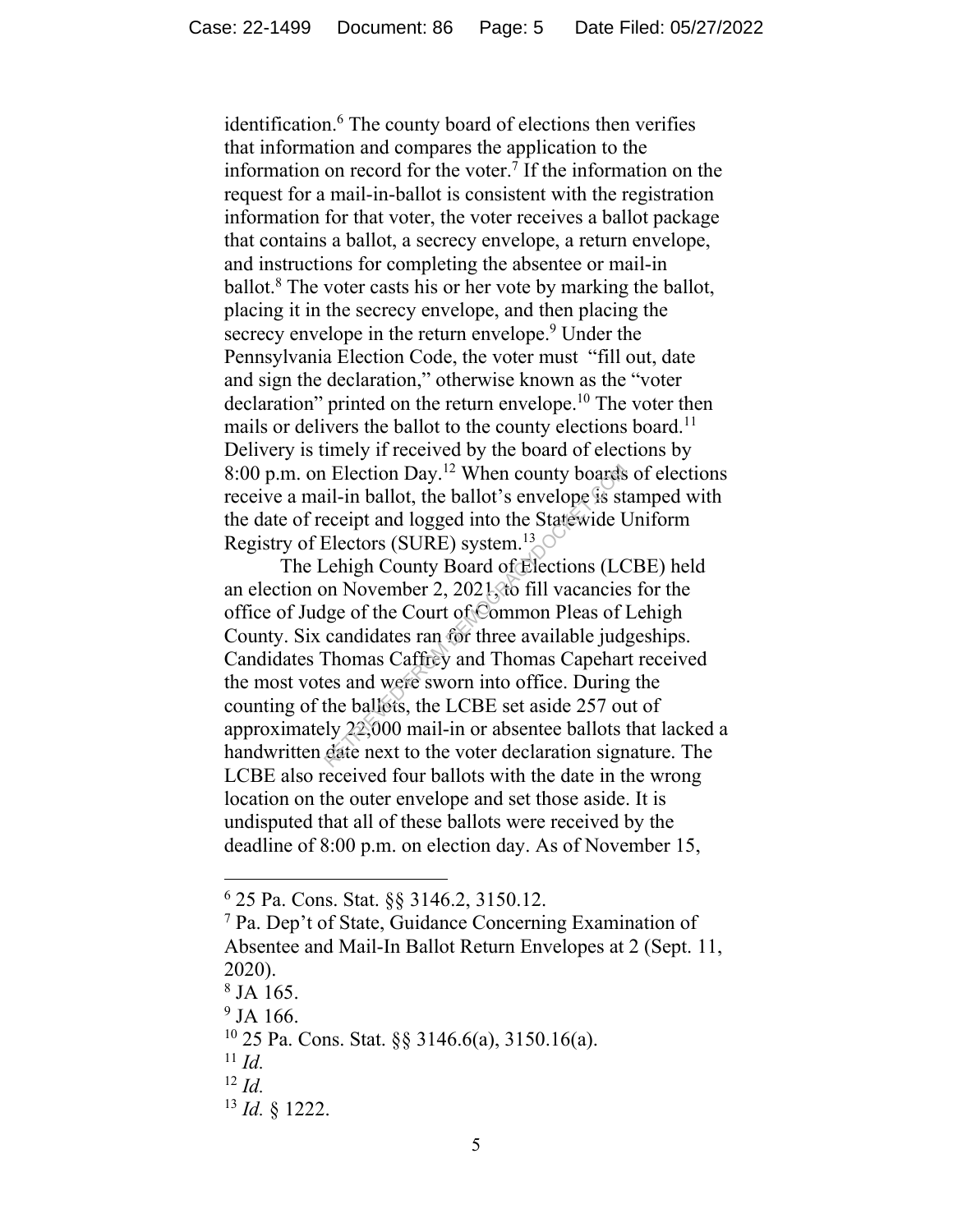2021, candidate David Ritter received the third most votes in the election, which is seventy-four votes more than the candidate in fourth place, Zachary Cohen.

#### **II. Procedural History**

The LCBE convened a public hearing on November 15, 2021, to consider whether to count the disputed (i.e., undated) ballots. During the hearing, the chief clerk testified and offered his conclusion that the undated declaration ballots were not effective and should not be counted because the declaration on the outside envelope was undated. Similarly, the LCBE's solicitor testified that he understood that the Pennsylvania Department of State had advised that a dated declaration was required. There was also testimony that the LCBE "ha[d] decided to count ballots where voters provided their birthday dates."<sup>14</sup> The LCBE voted 3-0 to count the undated ballots.

On November 17, 2021, Ritter appealed with the Lehigh County Court of Common Pleas. An evidentiary hearing and oral argument followed. The trial court later issued an opinion and order on November 30, which affirmed the LCBE's decision to count the disputed ballots.

Ritter then appealed the trial court's decision to the Commonwealth Court of Pennsylvania. The court granted a stay pending to the Court of Common Pleas. That court prohibited the LCBE from opening and counting the disputed ballots. On January 3, 2022, the court issued its opinion and order, ultimately concluding that the undated ballots should not be counted. However, on January 27, the trial court entered an order, directing the LCBE to count the four misdated ballots but not the 257 undated ballots.<sup>15</sup> y dates."<sup>14</sup> The LCBE voted 3-0 to coosts.<br>
ovember 17, 2021, Ritter appealed wi<br>
nty Court of Common Pleas. An evide<br>
oral argument followed The trial cou<br>
inion and order on November 30, whi<br>
decision to count the dispu

On January 31, Plaintiffs Linda Migliori, Sergio Rivas, Richard Richards, Francis J. Fox, and Kenneth Ringer (Voters) sued the LCBE in the Eastern District of Pennsylvania. They argued that the LCBE's decision to not count their votes simply because they had not entered the date on the outside envelope violated their rights under the

 $14$  JA 254.

<sup>&</sup>lt;sup>15</sup> The Supreme Court of Pennsylvania denied a petition for allowance of appeal by the LCBE on the same day. *Ritter v. Lehigh Cnty. Bd. of Election*, No. 9 MAL 2022, 2022 WL 244122 (Pa. Jan. 27, 2022).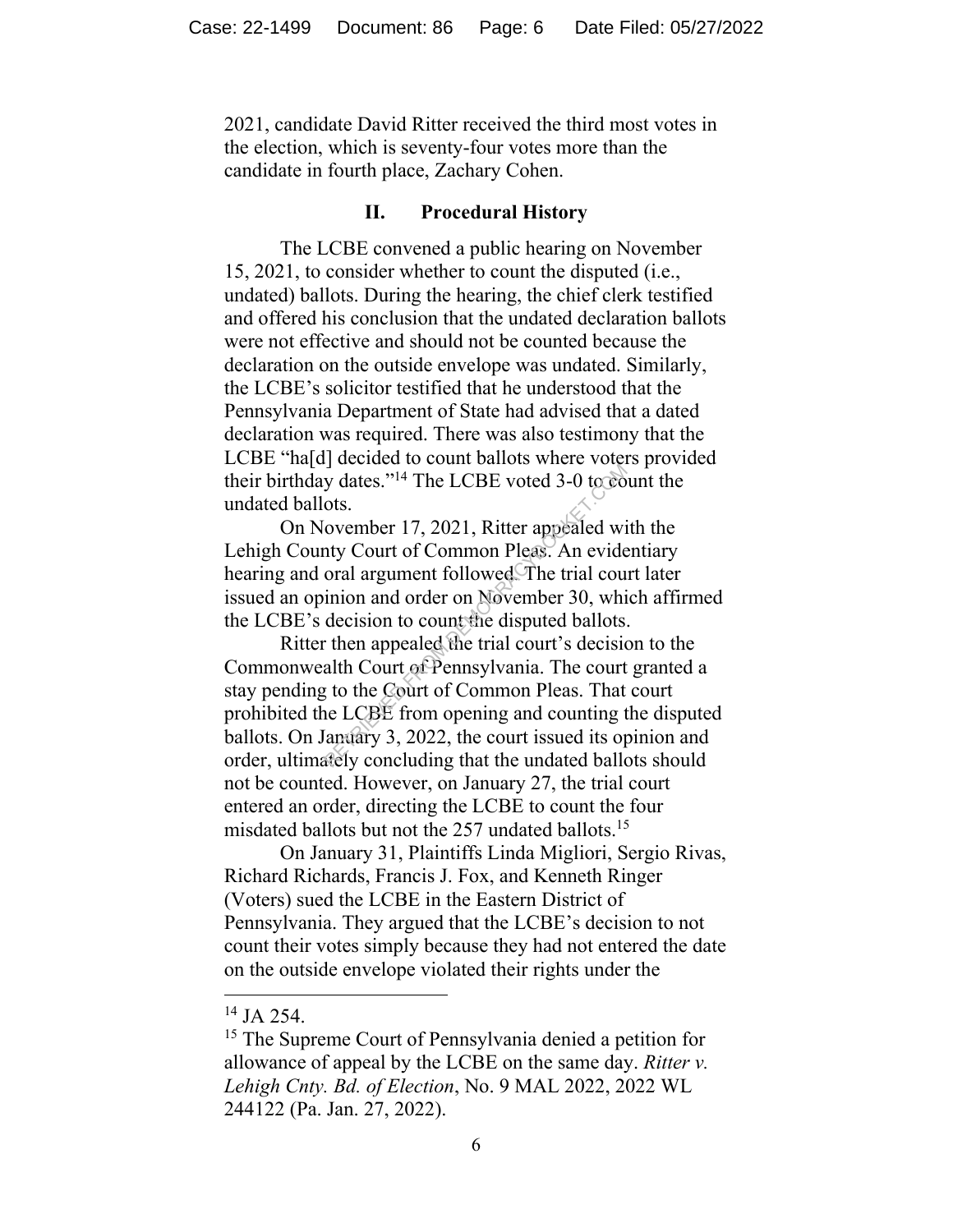Materiality Provision of the Civil Rights Act. Ritter and Cohen both intervened in the action, and the parties crossmoved for summary judgment.<sup>16</sup>

Voters are five individuals between the ages of 66 and 76 residing in Lehigh County. Some are Democrats and some are Republicans. They used mail-in ballots in the November 2021 county elections.<sup>17</sup> Their ballots, along with 252 other Lehigh County mail-in ballot voters, <sup>18</sup> were set aside and not counted merely because they did not write a date on the envelope.<sup>19</sup> We again note that it is undisputed that their ballots were received before the 8:00 p.m. deadline and the only thing that prevents their vote from being counted is the fact that they did not enter a date on the outside envelope.<sup>20</sup>

On March 16, 2022, the District Court granted the LCBE and Ritter's motions for summary judgment.<sup>21</sup> The Court held that there was no private right of action to enforce the Materiality Provision. <sup>22</sup> This expedited appeal followed.

# **III. Discussion<sup>23</sup>**

As noted at the outset, we must determine whether the District Court erred in finding Voters have no right of action to enforce the Materiality Provision of the Civil Rights Act. that there was no private right of action<br>ity Provision.<sup>22</sup> This expedited appeal<br>III. Discussion<sup>23</sup><br>bted at the outset, we must determine v<br>rt erred in finding Voters have no right<br>intervalse the Civil R<br>*Lehigh Cray. B* 

<sup>18</sup> According to Cohen's campaign, of the disputed ballots the "average age of these voters was 71 at the time they voted. 224 of them were over 55 and 193 were over 65. Fifteen of the [d]isputed [b]allots came from voters over the age of 90, one of whom was 100 years old and another was 103 years old." JA 169.

<sup>19</sup> *Migliori*, 2022 WL 802159, at \*1.

 $20$  As noted above, their votes would have been counted if they had entered any date, even an obviously incorrect one. <sup>21</sup> *Migliori*, 2022 WL 802159, at \*15.

 $22$  *Id.* 

<sup>23</sup> The District Court had jurisdiction pursuant to 28 U.S.C.  $\S$ 1331. We have jurisdiction pursuant to 28 U.S.C. § 1291. We review a grant of summary judgment de novo. *Tundo v. County of Passaic*, 923 F.3d 283, 286 (3d Cir. 2019). We also review a district court's legal conclusions de novo. *Acierno v. Cloutier*, 40 F.3d 597, 609 (3d Cir. 1994) (en banc).

<sup>16</sup> *Migliori v. Lehigh Cnty. Bd. of Elections*, No. 5:22-cv-00397, 2022 WL 802159, at \*1 (E.D. Pa. Mar. 16, 2022). <sup>17</sup> *Id.*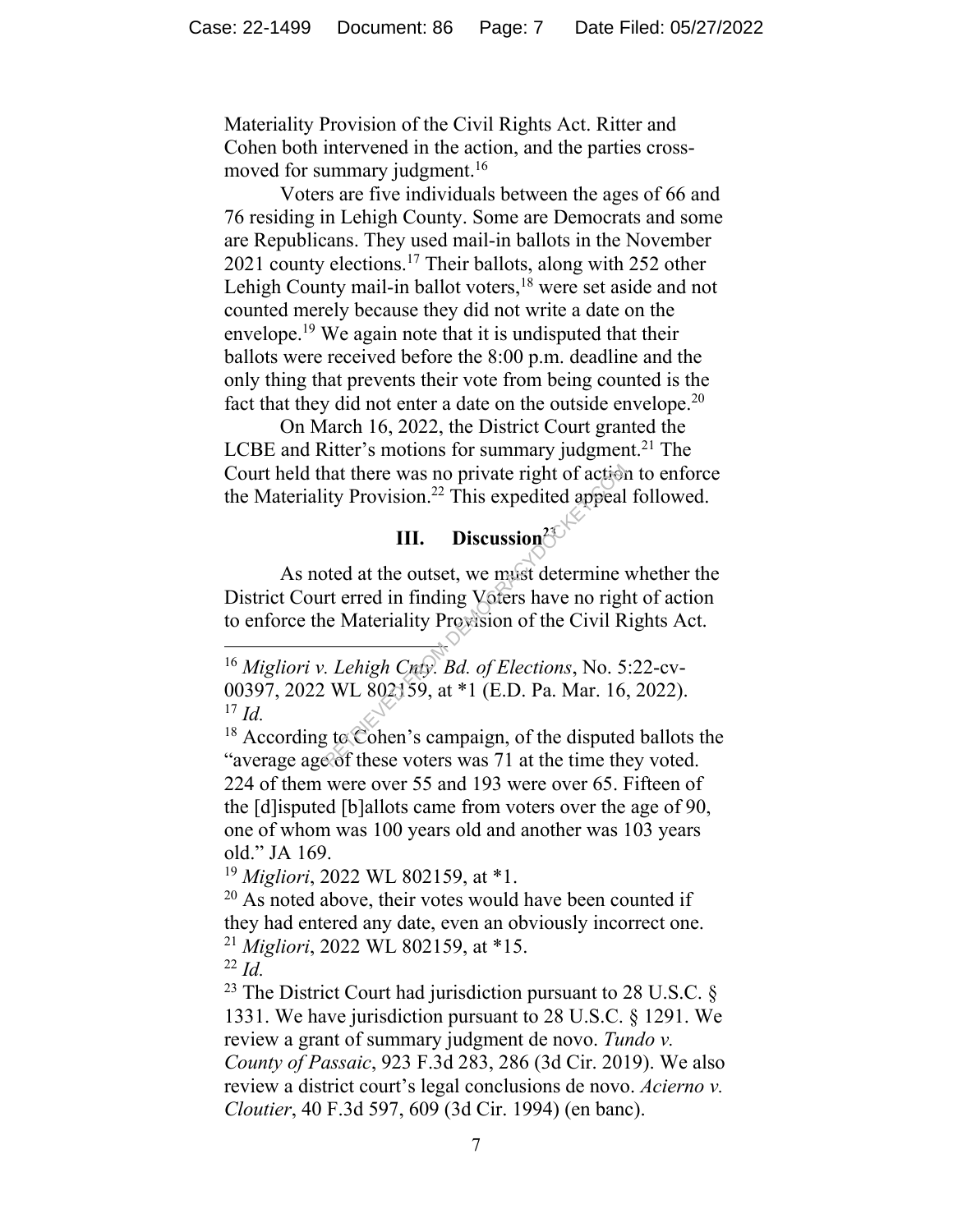We conclude that it did and reverse. We hold that Voters may enforce the Materiality Provision of the Civil Rights Act (52 U.S.C.  $\S$  10101(a)(2)(B)) by an action brought under 42 U.S.C. § 1983. Accordingly, we need not decide whether Congress also intended to create an implied right of action.<sup>24</sup>

### **1. Enforcement Via 42 U.S.C. § 1983<sup>25</sup>**

In *Gonzaga University v. Doe*, the Supreme Court held that a federal statute that unambiguously confers an individual right is presumptively enforceable by private plaintiffs via  $\frac{1}{983}$ <sup>26</sup> Accordingly, to determine whether a federal statute is enforceable by private plaintiffs via § 1983, we must first ask "whether Congress intended to create a federal right."<sup>27</sup> If a federal right is found, we then ask

<sup>&</sup>lt;sup>24</sup> Moreover, this matter is expedited and comes before us on cross motions for summary judgment. There are no genuine disputes of material fact for the District Court to resolve. We will resolve the underlying legal issues in the interest of judicial economy rather than remanding the case back to the District Court for a legal ruling that could result in further delay and an additional appeal. *See Hudson United Bank v. LiTenda Mortg. Corp*. 142 F.3d 151, 159 (3d Cir. 1998).  $25$  Appellees argue that Voters waived whether they could enforce the Materiality Provision via § 1983 because it "was not developed below." Appellee Ritter Br. at 33; *see also*  Appellee LCBE Br. at 9. Though they describe the issue as waiver, it is unclear whether the Appellees are really making a forfeiture argument here because they contend that Voters at no point adequately developed this argument below. *See Hamer v. Neighborhood Hous. Servs. of Chicago*, 138 S. Ct. 13, 17 n.1 (2017) ("The terms waiver and forfeiture—though often used interchangeably by jurists and litigants—are not synonymous. '[F]orfeiture is the failure to make the timely assertion of a right [;] waiver is the 'intentional relinquishment or abandonment of a known right." (alterations in original)). Regardless, we find this argument unpersuasive as Voters clearly pled that they were asserting their claims through § 1983 throughout their complaint. <sup>26</sup> 536 U.S. 273, 284 (2002). This matter is expedited and comes be the Summary judgment. There are not<br>aterial fact for the District Court to represent the underlying legal<br>assues in the inter-<br>nomy rather than remanding the case be the top of the se

<sup>27</sup> *Id.* at 283 (emphasis omitted).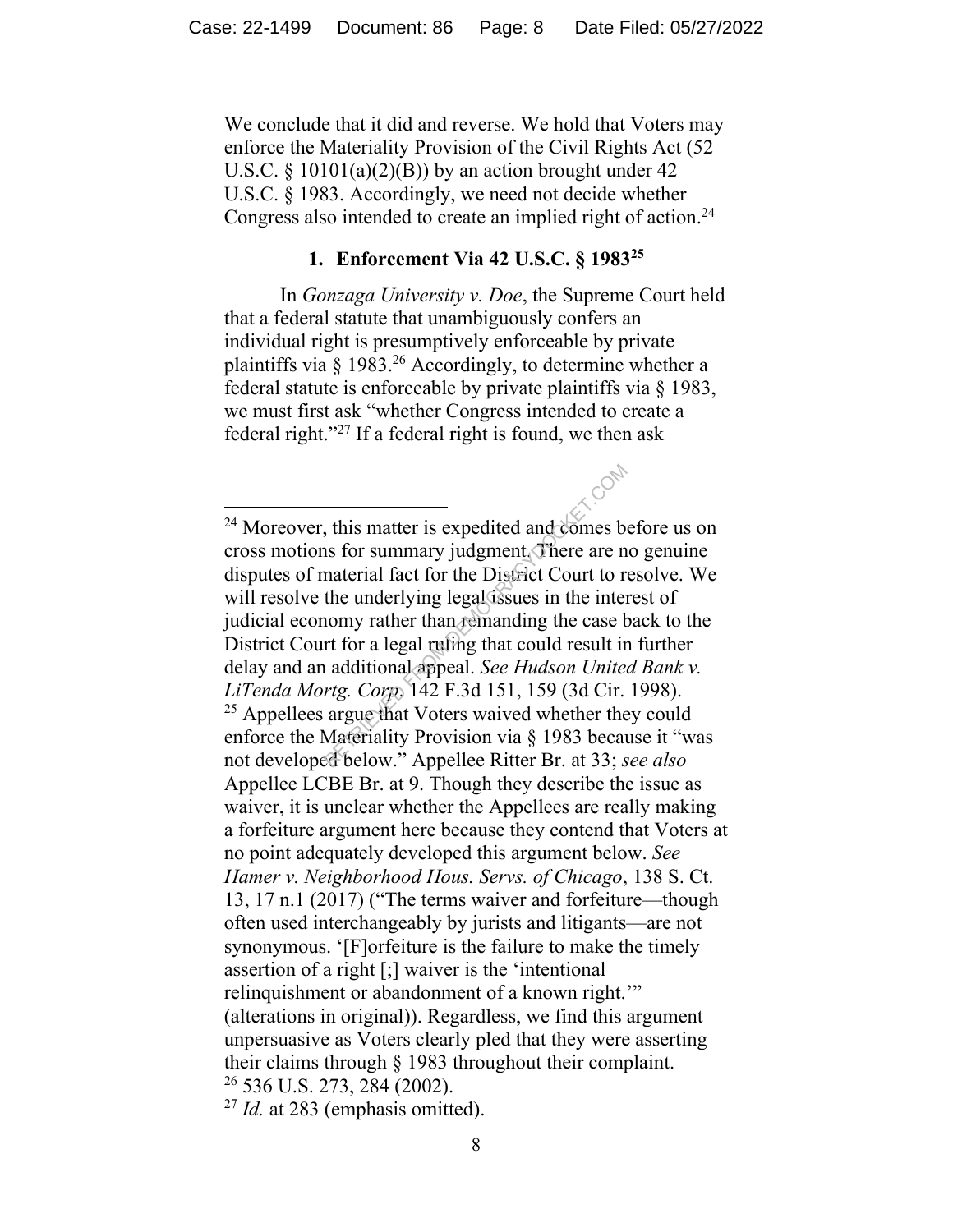whether defendants rebutted the presumption that it can be enforced in an action under  $\S$  1983.<sup>28</sup>

The District Court found that the Materiality Provision unambiguously confers a personal right because it "places '[a]ll citizens' qualified to vote at the center of its import and provides that they 'shall be entitled and allowed' to vote."<sup>29</sup> We agree.

Accordingly, we need only decide if Appellees rebutted the presumption that this right is enforceable under § 1983. A defendant can rebut the presumption but only by "showing that Congress 'specifically foreclosed a remedy under § 1983.'"<sup>30</sup> The presumption is generally only rebutted in exceptional cases.<sup>31</sup> To rebut the presumption, a defendant must point to either "specific evidence from the statute itself" or "a comprehensive enforcement scheme that is incompatible with individual enforcement under § 1983."<sup>32</sup> Appellees cannot establish either.

The text of § 10101 does not preclude a § 1983 remedy, and neither Appellee argues that it does. Specifically, § 10101(d) explains that federal courts "shall have jurisdiction of proceedings instituted pursuant to this section and shall exercise the same without regard to whether the party aggrieved shall have exhausted any administrative or other remedies."<sup>33</sup> Thus, this section specifically contemplates an aggrieved party (i.e., private plaintiff) bringing this type of claim in court. It does not shut the door on the mechanisms by which a party may pursue enforcing their right under the statute. ual enforcement under § 1983."<sup>32</sup> Applish either.<br>
ext of § 10101 does not preclude a § 1<br>
neither Appellee argues that it does. S<br>
explains that federal courts "shall have<br>
of proceedings instituted pursuant to t<br>
ercis

Nor does § 10101 include a comprehensive enforcement scheme that is incompatible with individual enforcement under § 1983 and therefore indicative of a congressional intent to foreclose a private right of action. The Supreme Court has found that statutory enactments preclude private enforcement actions pursuant to § 1983 in very few instances. In doing so, the Court "ha[s] placed primary

<sup>28</sup> *See id.*

<sup>29</sup> *Migliori*, 2022 WL 802159, at \*10 (alteration in original).

<sup>30</sup> *Gonzaga*, 536 U.S. at 284 n.4 (citing *Smith v. Robinson*, 468 U.S. 992, 1004–05 n.9 (1984)).

<sup>31</sup> *Livadas v. Bradshaw*. 512 U.S. 107, 133 (1994).

<sup>32</sup> *Gonzaga*, 536 U.S. at 284 n.4.

<sup>33</sup> 52 U.S.C. § 10101(d).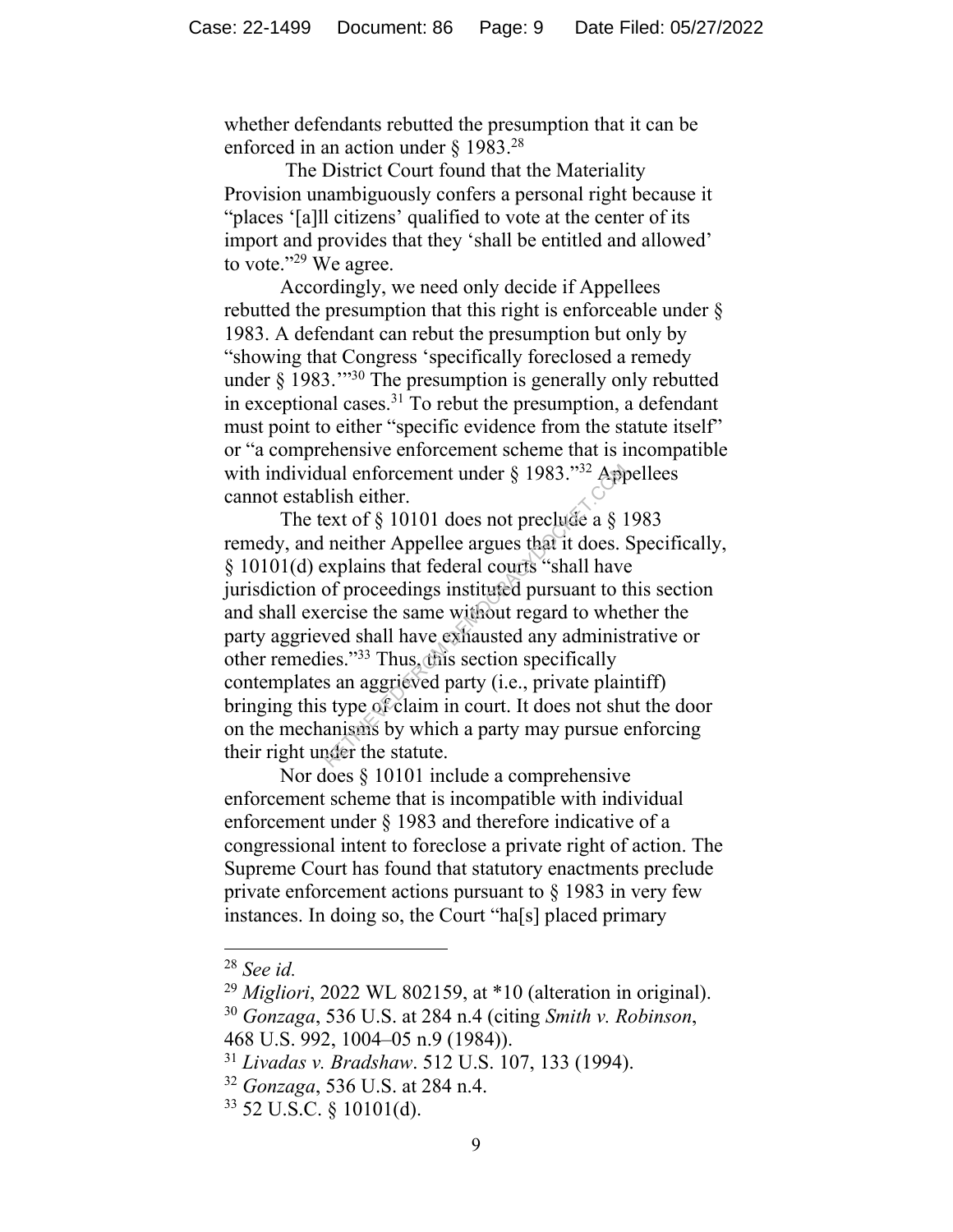emphasis on the nature and extent of that statute's remedial scheme."<sup>34</sup> In *Middlesex County Sewerage Authority v. National Sea Clammers Ass'n*, the Court discussed how the relevant statute both provided "a panoply of enforcement options, including noncompliance orders, civil suits, and criminal penalties" for the agency's use and authorized "private persons to initiate enforcement actions" in several provisions.<sup>35</sup> The Court thus concluded it was "hard to believe that Congress intended to preserve the § 1983 right of action when it created so many specific statutory remedies."<sup>36</sup> In *Smith v. Robinson*, the Court explained how "the review scheme in the [statute] permitted aggrieved individuals to invoke 'carefully tailored' local administrative procedures followed by federal judicial review."<sup>37</sup> The Court explained "that Congress could not possibly have wanted [individuals] to skip these procedures and go straight to court by way of  $\S$ 1983."<sup>38</sup>

Appellees argue that the inclusion of a right of action for the United States precludes a right of action for private plaintiffs.<sup>39</sup> It is true that the statute refers to the Attorney General's enforcement ability.<sup>40</sup> But this is distinguishable from the agency authorizations recognized in *Sea Clammers*. Here, as Intervenor-Appellee Ritter concedes, "the Attorney General's enforcement authority is not made exclusive."<sup>41</sup> Nor does this statute include an express provision for only specific situations for which private suits are authorized. Whereas in *Sea Clammers*, because the statute expressly authorized citizen suits in specific provisions, the Court could not assume that Congress intended to authorize additional judicial remedies for private citizens where it was not reprocedures and go straight to courts<br>
llees argue that the inclusion of a right<br>
d States precludes a right of action for<br>
lt is true that the statute refers to the A<br>
iforcement ability.<sup>40</sup> Eut this is disting<br>
ency au

<sup>34</sup> *Fitzgerald v. Barnstable Sch. Comm.*, 555 U.S. 246, 253 (2009).

<sup>35</sup> *Blessing v. Freestone*, 520 U.S. 329, 347 (1997) (citing *Middlesex Cnty. Sewerage Auth. v. Nat'l Sea Clammers Ass'n.*, 453 U.S. 1, 13–14, 20 (1981)). <sup>36</sup> *Id.* 

<sup>37</sup> *Id.* (quoting *Smith v. Robinson*, 468 U.S. 992, 1009 (1984)).

<sup>38</sup> *Id.* (citing *Smith*, 468 U.S. at 1011).

<sup>39</sup> *See* Appellee Ritter Br. at 38–39; Appellee LCBE Br. at 12.

<sup>40</sup> *See* 52 U.S.C. § 10101(c).

<sup>41</sup> Appellee Ritter Br. at 39.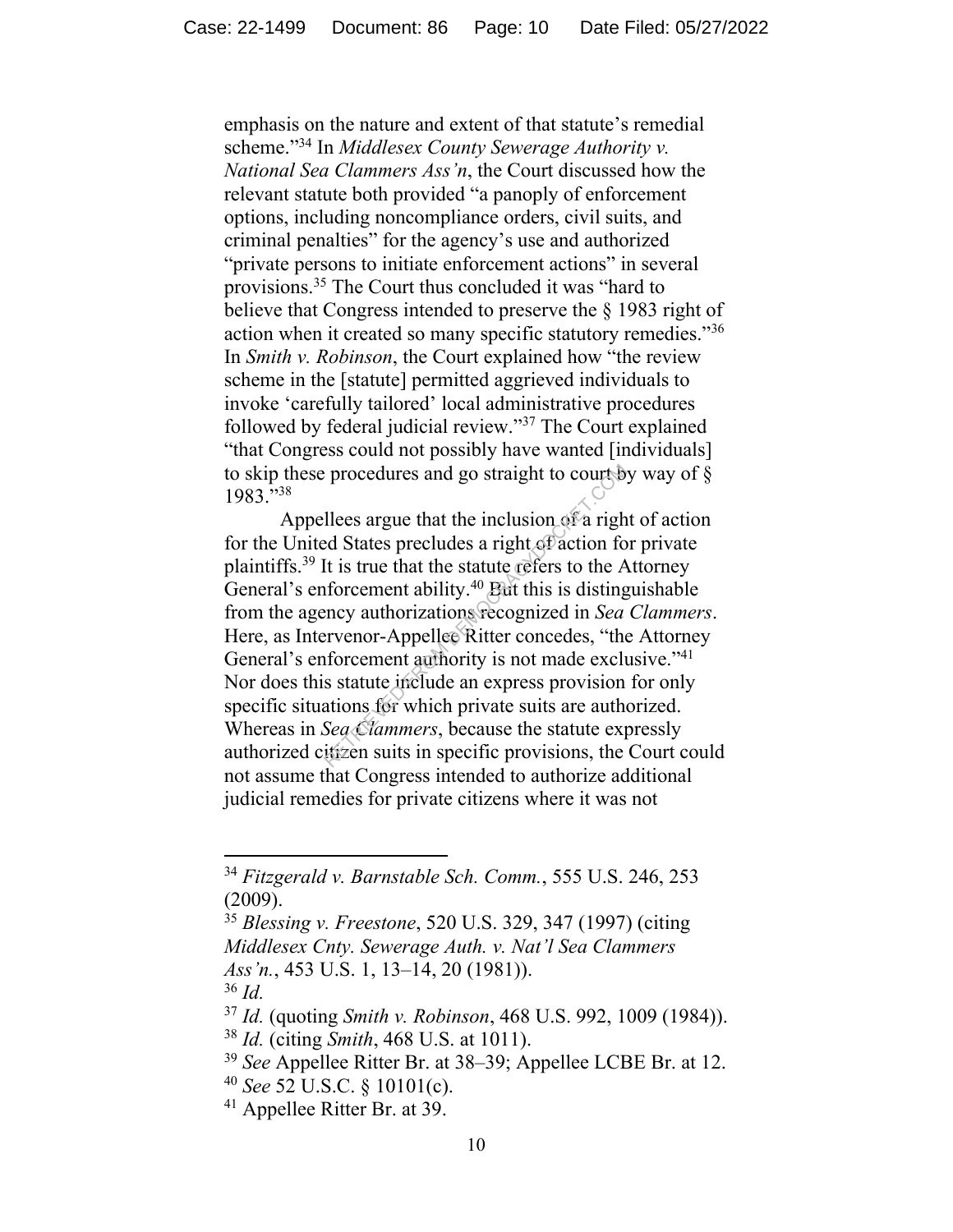expressly stated.<sup>42</sup> Because the statute here does not contain this type of limiting provision and the Attorney General's enforcement authority is not exclusive, the presumption of a private right of enforcement under § 1983 is simply not rebutted.

Moreover, this case is also distinguishable from *Smith*. Unlike in *Smith*, this statute does not provide for "aggrieved individuals to invoke 'carefully tailored' local administrative procedures."<sup>43</sup> Instead, as mentioned above, the statute expressly gives aggrieved parties direct access to the federal courts "without regard to whether the party aggrieved shall have exhausted any administrative or other remedies."<sup>44</sup> This reinforces our conclusion that the presumption of a private right of action under  $\S$  1983 is not rebutted. <sup>45</sup>

In holding that there was no private right to enforce the Materiality Provision of the Civil Rights Act, the District Court concluded that under *Wisniewski v. Rodale, Inc.*, the Attorney General's authority to enforce  $\S$  10101 is inconsistent with a private remedy and therefore rebuts the presumption that arises under *Gonzaga*. <sup>46</sup> However, *Wisniewski* involved an implied right of action that did not implicate § 1983.<sup>47</sup> Moreover, for reasons we do not understand, the District Court neither cited § 1983 nor Provision of the Civil Rights Act, the uded that under *Wisniewski v. Rodale*, neral's authority to enforce  $\S$  10101 is with a private remedy and therefore r that arises under *Gonzaga*.<sup>46</sup> Howeve involved an implied ri

<sup>45</sup> The Court also found that a statute precluded  $\S$  1983 claims in *City of Rancho Palos Verdes v. Abrams*, 544 U.S. 113, 120 (2005). Intervenor-Appellee Ritter relies on this case as support for whether the presumption was rebutted here. His reliance is misguided, however, as that case found the relevant statute precluded § 1983 claims because Congress expressly narrowed the availability of privately enforceable judicial remedies. *Id.* at 121. Whereas here, the statute does not provide for a limited private remedial scheme. <sup>46</sup> *Migliori*, 2022 WL 802159, at \*10.

<sup>47</sup> *Wisniewski v. Rodale, Inc.*, 510 F.3d 294, 301 (3d Cir. 2007).

<sup>42</sup> *Sea Clammers*, 453 U.S. at 14–15.

<sup>43</sup> *Blessing*, 520 U.S. at 1363 (quoting *Smith*, 468 U.S. at 1009).

<sup>44</sup> 52 U.S.C. § 10101(d).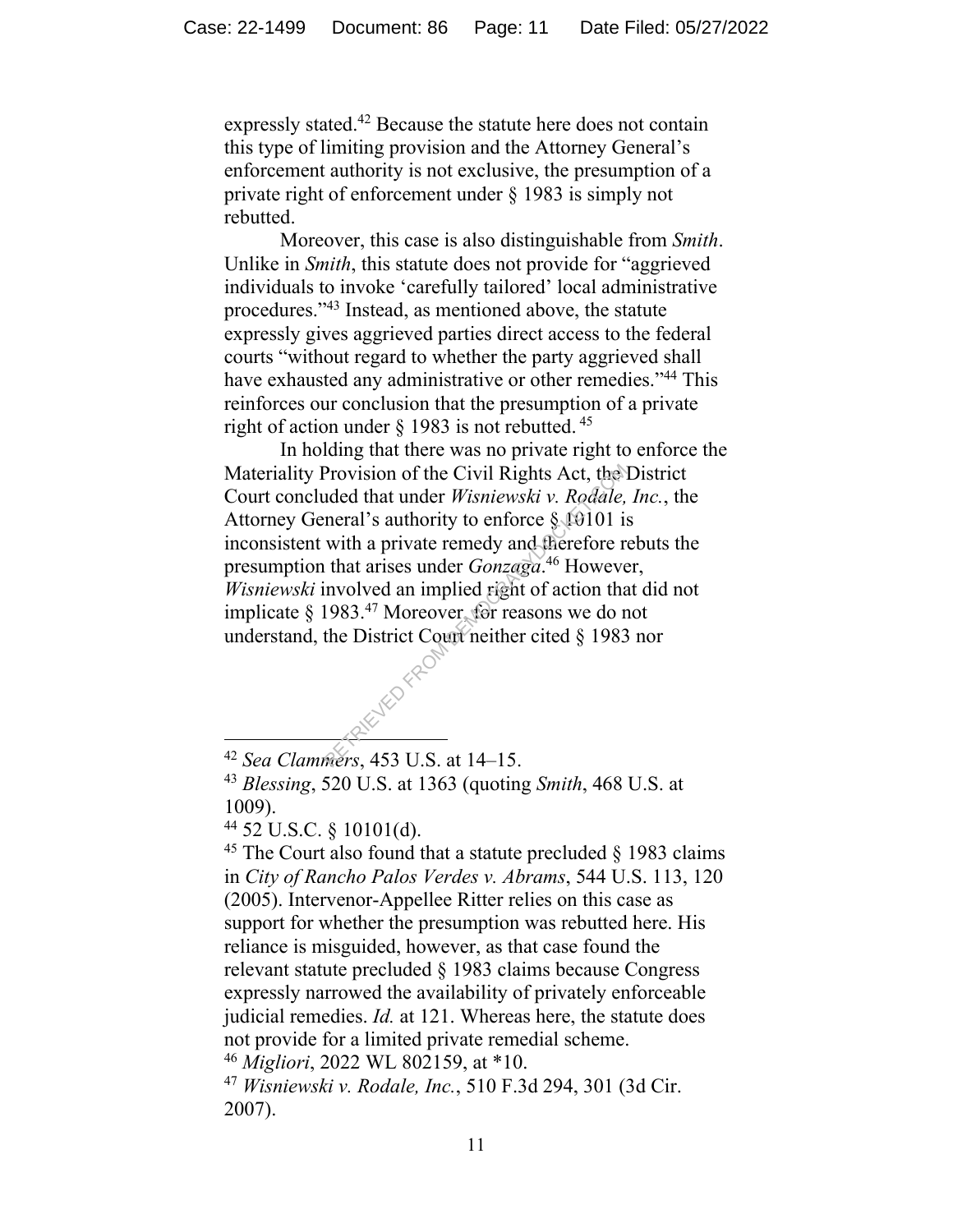engaged in *Gonzaga*'s two-part test. <sup>48</sup> Moreover, *Wisniewski* is readily distinguishable because it involved comprehensive administrative proceedings, including a provision that allowed an administrative agency to bring civil suits. Section 10101(c) only provides for suits by the Attorney General. It does not establish a cause of action for private individuals. When Congress added a provision for civil enforcement by the Attorney General,<sup>49</sup> it acknowledged that private individuals had enforced the substantive rights in  $\S$  10101(a) via  $\S$  1983 for nearly a century.<sup>50</sup> Moreover, it did not make the Attorney General's enforcement mandatory.<sup>51</sup>

Finally, the mere existence of a public remedy by the Attorney General is inadequate, without more, to rebut the presumption of a private right of action under  $\S 1983$ .<sup>52</sup> "[T]he existence of a more restrictive private remedy for statutory violations has been the dividing line between those cases in which . . . an action would lie under § 1983 and those in which . . . it would not."<sup>53</sup> And here,  $\S$  10101 "contains no express private remedy, much less a more restrictive one."<sup>54</sup>

<sup>50</sup> H.R. REP. No. 85-291, at 1977 (1957).

<sup>&</sup>lt;sup>48</sup> The District Court applied only the implied right of action framework under *Alexander v. Sandoval*, 532 U.S. 275 (2001). *Migliori*, 2022 WL 802159, at \*12–13. Under this test, an implied right of action exists if "a statute . . . manifest[s] Congress's intent to create (1) a personal right, and (2) a private remedy." *Three Rivers Ctr. for Indep. Living v. Housing Auth. of City of Pittsburgh*, 382 F.3d 412, 421 (3d Cir. 2004) (citing *Sandoval*, 532 U.S. at 286). The District Court did cite *Gonzaga* in answering the first prong of this test, but that is because both the § 1983 analysis under *Gonzaga* and the implied right of action analysis under *Sandoval* begin with this question. *See Migliori*, 2022 WL 802159, at \*12. As stated above, because we need not decide whether Congress also intended to create an implied right of action, we need not engage with the test under *Sandoval*.  $49$  52 U.S.C. § 10101(c). value of the dividing line between the dividing line between the dividing line between the would not."<sup>53</sup> And here,  $\S$  10101 " (ate remedy, much less a more restriction to the mediator of the implied right under *Alexan* 

<sup>51</sup> 52 U.S.C. § 10101(c) ("[T]he Attorney General *may*  institute for the United States . . . a civil action . . . ." (emphasis added)).

 $52$  See Fitzgerald, 555 U.S. at 256.

<sup>53</sup> *Id.* (first omission in original) <sup>54</sup> *Id.*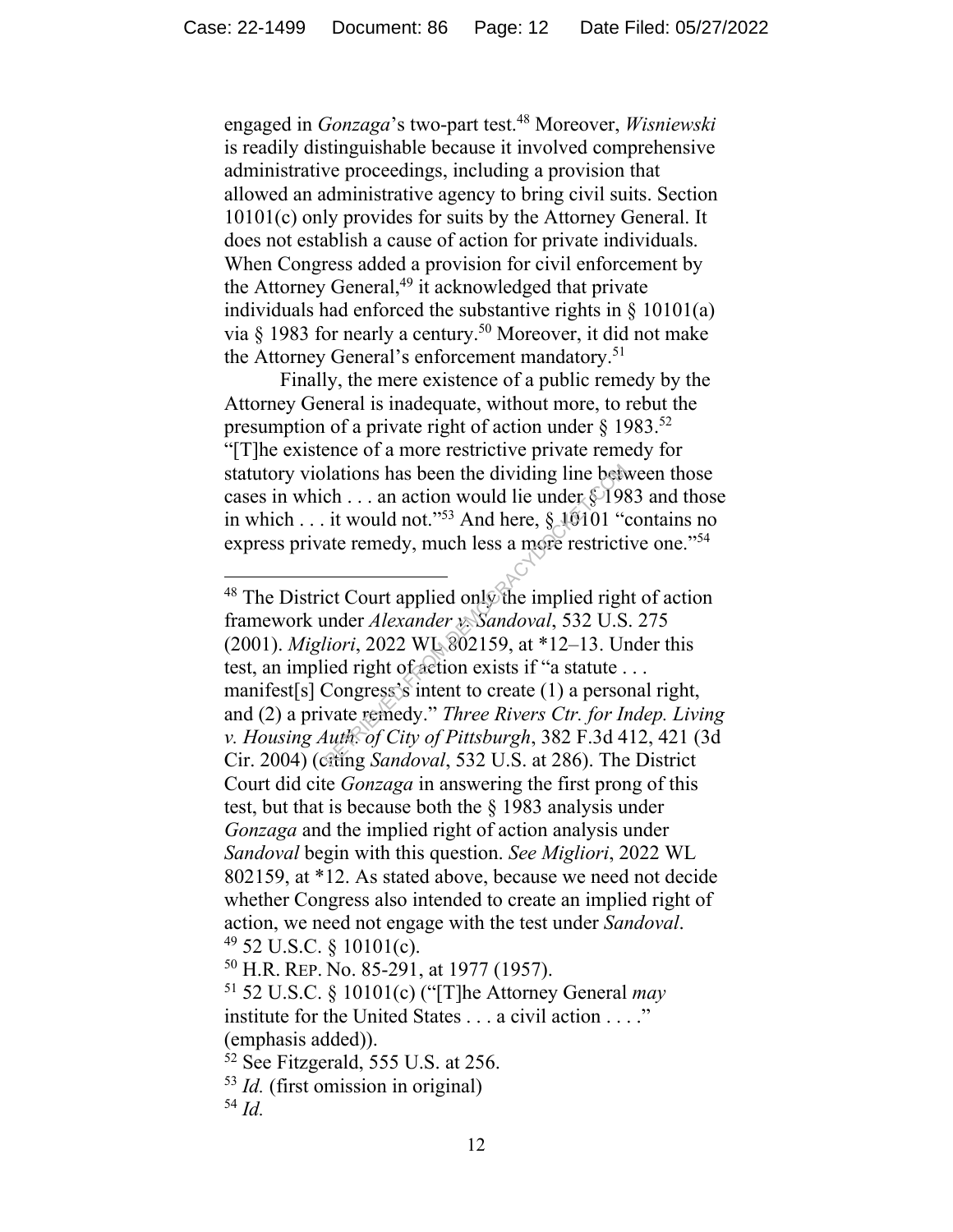Accordingly, for all the reasons stated above, we find that Appellees have failed to rebut the presumption of an enforceable right under § 1983. We therefore hold that private plaintiffs may enforce the Materiality Provision via § 1983, and the District Court erred in finding that Voters have no right of action.

# **2. Materiality<sup>55</sup>**

Because we find that private plaintiffs may enforce the Materiality Provision via § 1983, we now turn to whether the LCBE's refusal to count Voters' ballots for omitting the date violates this provision.<sup>56</sup> To answer this query, we must ask

<sup>55</sup> Intervenor-Appellee Ritter has argued that Voters claim is barred under the doctrine of laches. Appellee Ritter Br. at 22. We review a decision about the doctrine of laches for abuse of discretion. *Kars 4 Kids, Inc. v. America Can!*, 8 F.4th 209, 219 n.10 (3d Cir. 2021). This argument is unavailing and merits only the briefest of discussion because Voters timely filed their complaint. We thus do not find that the District Court abused its discretion in concluding that "Ritter has failed to established Plaintiffs engaged in inexcusable delay in the filing of this matter." *Migliori*, 2022 WL 802159, at \*7. We also reject Ritter's argument that Voters lack Article III standing for the remedy they seek. Ritter confuses standing for scope of remedy, which is non-jurisdictional and thus subject to forfeiture. *See Barna v. Bd. of Sch. Dirs. of Panther Valley Sch. Dist.*, 877 F.3d 136, 147 (3d Cir. 2017). Because this argument was not raised below, it is forfeited. <sup>56</sup> The Materiality Provision applies to any "record or paper relating to any application, registration, or other act requisite to voting."  $\S$  10101(a)(2)(B). We find that the mail-in ballot squarely constitutes a paper relating to an act for voting. We reject Appellees' argument that the Materiality Provision does not apply here because the provision applies only to instances of racial discrimination and voter registration. Appellee Ritter Br. at 44, 46. When interpreting a statute, we first start with the plain meaning of the language. *Mitchell v. Horn*, 318 F.3d 523, 535 (3d Cir. 2003). If the plain meaning is "unambiguous, then the first [step] is also the last." *In re Phila. Newspapers, LLC*, 599 F.3d 298, 304 (3d Cir. 2010) (quoting *Conn. Nat'l Bank v. Germain*, 503 U.D. 249, 253–54 Recision about the doctrine of laches.<br>
Recision about the doctrine of laches<br>
Recision about the doctrine of laches<br>
Recision Scane Can!, 8<br>
Recision because Vot<br>
Recision Lecause Vot<br>
Simplaint. We thus do not find that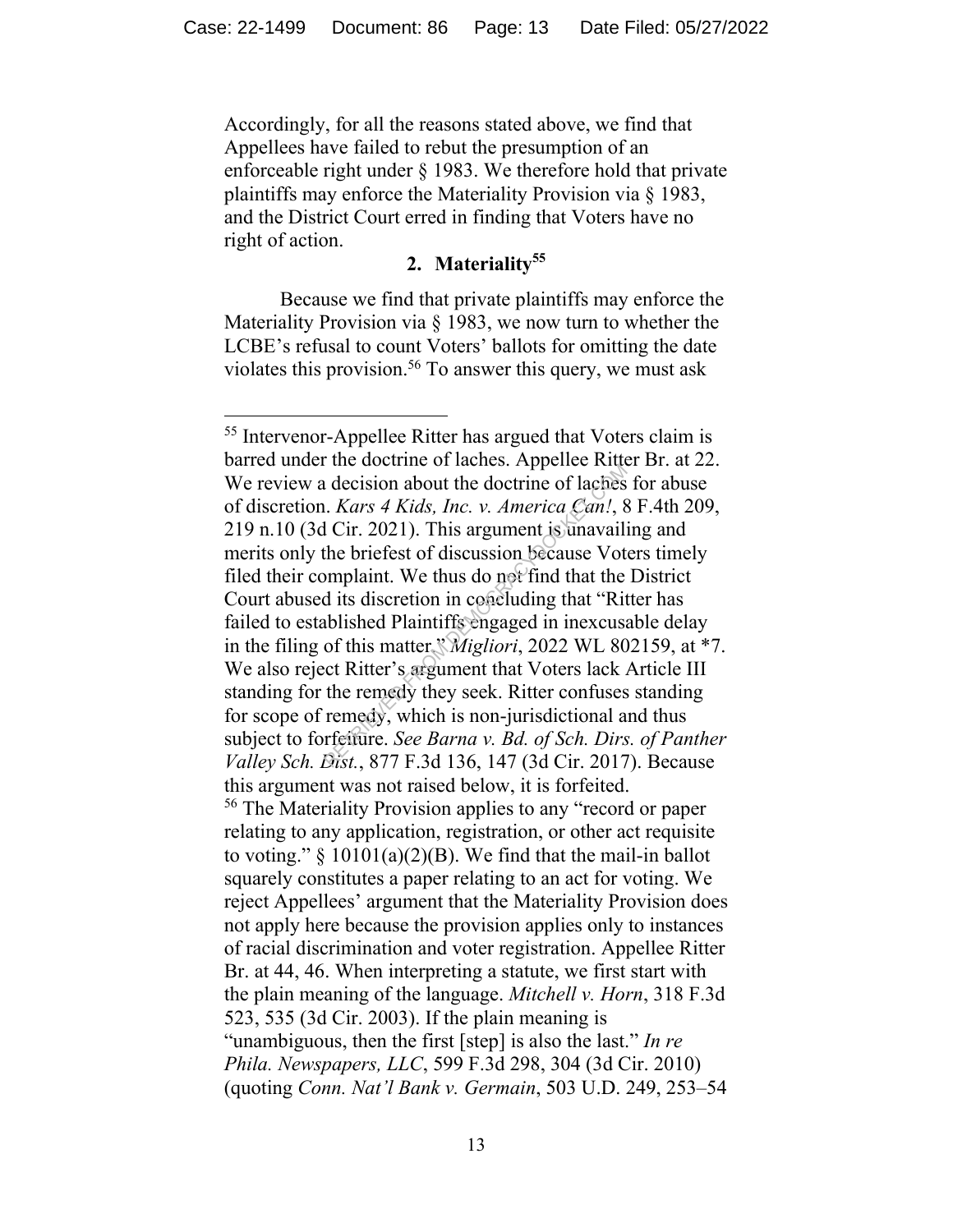whether this requirement is material in determining whether such individual is qualified to vote under Pennsylvania law. In Pennsylvania, a voter is qualified if, by Election Day, "they are 18 years old, have been a citizen for at least one month, have lived in Pennsylvania and in their election district for at least thirty days, and are not imprisoned for a felony conviction."<sup>57</sup> In other words, the requirement is material if it goes to determining age, citizenship, residency, or current imprisonment for a felony.

Appellees cannot offer a persuasive reason for how this requirement helped determine any of these qualifications.<sup>58</sup> And we can think of none. Appellees try to make several reaching arguments. None of which we find persuasive. For example, Appellees argue that the date confirms a person is qualified to vote from their residence since a person may only vote in an election district s/he has resided in for at least thirty days before the election and one's residency could change in a matter of days.<sup>59</sup> It is unclear how this date would help determine one's residency, but even supposing it could, this argument assumes the date on the envelope is correct. However, the LCBE counted ballots with obviously incorrect dates.<sup>60</sup> on may only vote in an election districtive and the value of days.<sup>59</sup> It is uld help determine one's residency, be could, this argument assumes the date correct. However, the CCBE counted correct dates.<sup>60</sup> venor-Appellee

Intervenor-Appellee Ritter also argues that the date requirement is "material in determining an elector's qualification to vote in future elections" because a voter found guilty of knowingly signing a voter declaration that is false is not allowed to vote for four years.<sup>61</sup> This argument is

- <sup>57</sup> 25 Pa. Cons. Stat. §§ 1301(a), 2811.
- <sup>58</sup> *See* Appellee Ritter Br. at 49–50.
- <sup>59</sup> *Id.* at 50.

 $60$  The Deputy Secretary for Elections & Commissions sent an email on behalf of the Pennsylvania Department of State reminding counties that "there is no basis to reject a ballot for putting the 'wrong' date on the envelope, nor is the date written used to determine the eligibility of the voter. You should process these ballots normally." JA 192. <sup>61</sup> Appellee Ritter Br. at 54.

<sup>(1992)).</sup> Here, the text of the provision does not mention racial discrimination and includes "other act[s] requisite to voting" in a list alongside registration. Thus, we cannot find that Congress intended to limit this statute to either instances of racial discrimination or registration.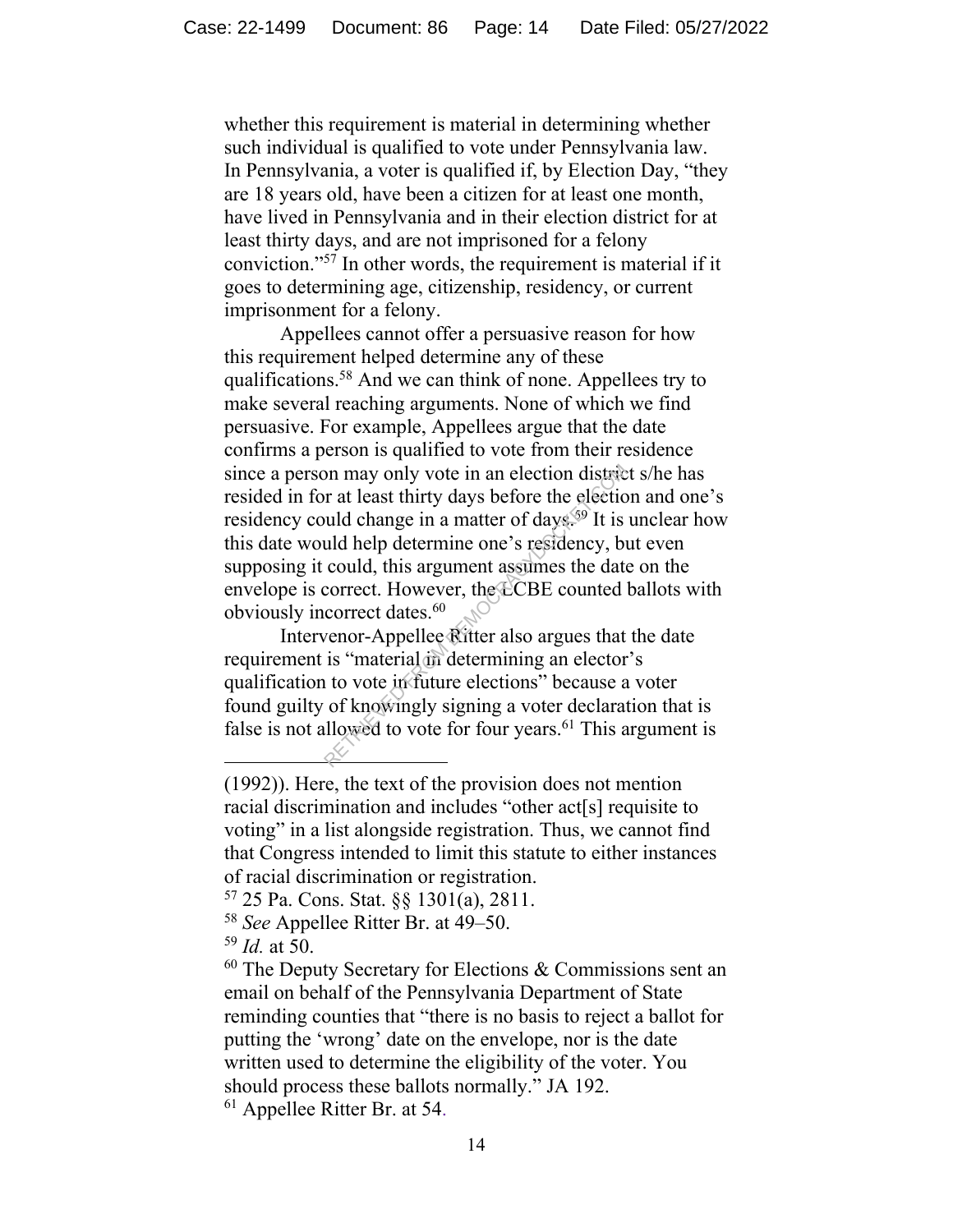particularly unpersuasive. Under the provision, materiality is limited to errors or omissions determining qualification "to vote in *such* election," not future elections.<sup>62</sup>

Intervenor-Appellee Ritter also claims that the date requirement "serves a significant fraud-deterrent function" and "prevents the tabulation of potentially fraudulent backdated votes."<sup>63</sup> Even if this is true, the provision is clear that an "error or omission is not material" unless it serves to "determin[e] whether such individual is qualified under State law to vote in such election."<sup>64</sup> Fraud deterrence and prevention are at best tangentially related to determining whether someone is qualified to vote. But whatever sort of fraud deterrence or prevention this requirement may serve, it in no way helps the Commonwealth determine whether a voter's age, residence, citizenship, or felony status qualifies them to vote. It must be remembered that all agree that the disputed ballots were received before the 8:00 p.m. deadline on Election Day. It must also be remembered that ballots that were received with an erroneous date were counted. We are at a loss to understand how the date on the outside envelope could be material when incorrect dates—*including future dates—*are allowable but envelopes where the voter simply did not fill in a date are not. Surely, the right to vote is "made of sterner stuff" than that. Example 1. It must be remembered that all agreed lots were received before the  $8:00$  p.m Day. It must also be remembered that ed with an erroneous date were counte lerstand how the date on the outside enterial when incor

Ironically even the LCBE—the main defendant in this case—at first agreed that the omissions were immaterial.<sup>65</sup> The nail in the coffin, as mentioned above, is that ballots were only to be set aside if the date was *missing*—not incorrect. If the substance of the string of numbers does not matter, then it is hard to understand how one could claim that this requirement has any use in determining a voter's qualifications. As Voters persuasively argue, "[t]he fact that anything that looks like a date, including a date from decades past or future, is acceptable highlights why the handwrittenenvelope date cannot be material to accurately assessing anything." Moreover, the Deputy Secretary for Elections & Commissions explicitly stated that the date is not used "to

<sup>62</sup> 52 U.S.C. § 10101(a)(2)(B) (emphasis added).

<sup>&</sup>lt;sup>63</sup> Appellee Ritter Br. at 55.

<sup>64</sup> 52 U.S.C. § 10101(a)(2)(B).

<sup>65</sup> *Migliori*, 2022 WL 802159, at \*3 ("[T]he LCBE voted unanimously to count the disputed ballots.").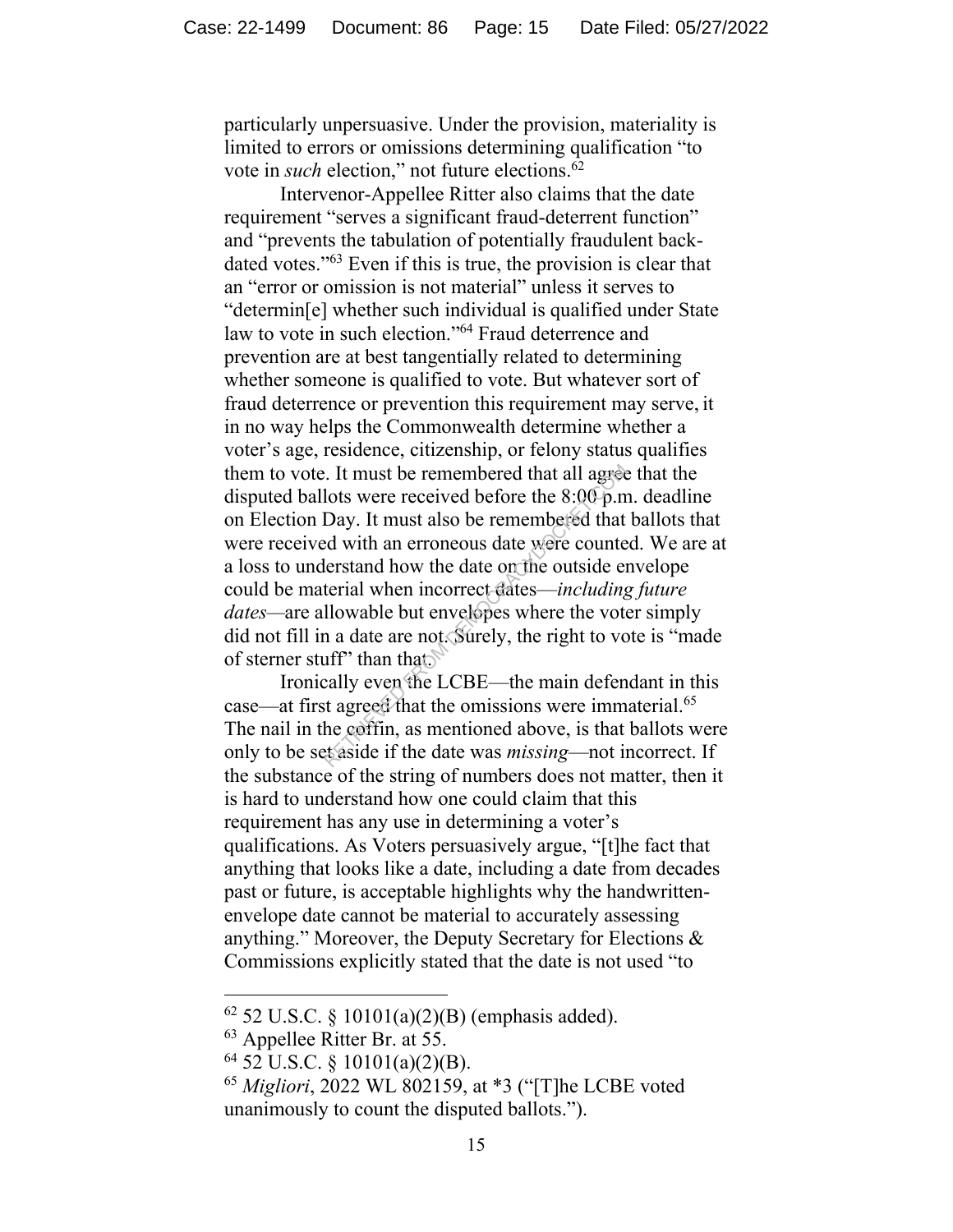determine the eligibility" (i.e., qualifications) of a voter.<sup>66</sup> This, without more, slams the door shut on any argument that this date is material.

Upon receipt, the LCBE timestamped the ballots, rendering whatever date was written on the ballot superfluous and meaningless. It was not entered as the official date received in the SURE system, nor used for any other purpose. Appellees have offered no compelling reasons for how these dates—even if correct, which we know they did not need to be—help determine one's age, citizenship, residency, or felony status. And we can think of none. Thus, we find the dating provisions under 25 Pa. Cons. Stat. §§ 3146.6(a) and 3150.16(a) are immaterial under the Materiality Provision.

All five Voters were qualified to vote in Lehigh County when they submitted their mail-in ballots and submitted their ballots on time. Accordingly, because their omissions of the date on their outside envelopes is immaterial to determining their qualifications, the LCBE must count their ballots. Otherwise, the LCBE will violate the Materiality Provision by denying Voters their right to vote based on an omission immaterial to determining their qualifications to vote. eir ballots on time. Accordingly, been<br>
f the date on their outside envelopes is<br>
ng their qualifications, the LCBE mus<br>
erwise, the LCBE will violate the Mat<br>
v denying Voters their right to vote bas<br>
material to determin

# **IV. Conclusion**

Congress intended § 1983 to be a channel for private plaintiffs to enforce the Materiality Provision of the Civil Rights Act. That provision was created to ensure qualified voters were not disenfranchised by meaningless requirements that prevented eligible voters from casting their ballots but had nothing to do with determining one's qualifications to vote. Ignoring ballots because the outer envelope was undated, even though the ballot was indisputably received before the deadline for voting serves no purpose other than disenfranchising otherwise qualified voters. This is exactly the type of disenfranchisement that Congress sought to prevent.

Accordingly, we find the dating provisions in 25 Pa. Cons. Stat. §§ 3146.6(a) and 3150.16(a) are immaterial under  $\S$  10101(a)(2)(B). There is no basis on this record to refuse to count undated ballots that have been set aside in the November 2, 2021, election for Judge of the Common Pleas

<sup>66</sup> JA 192.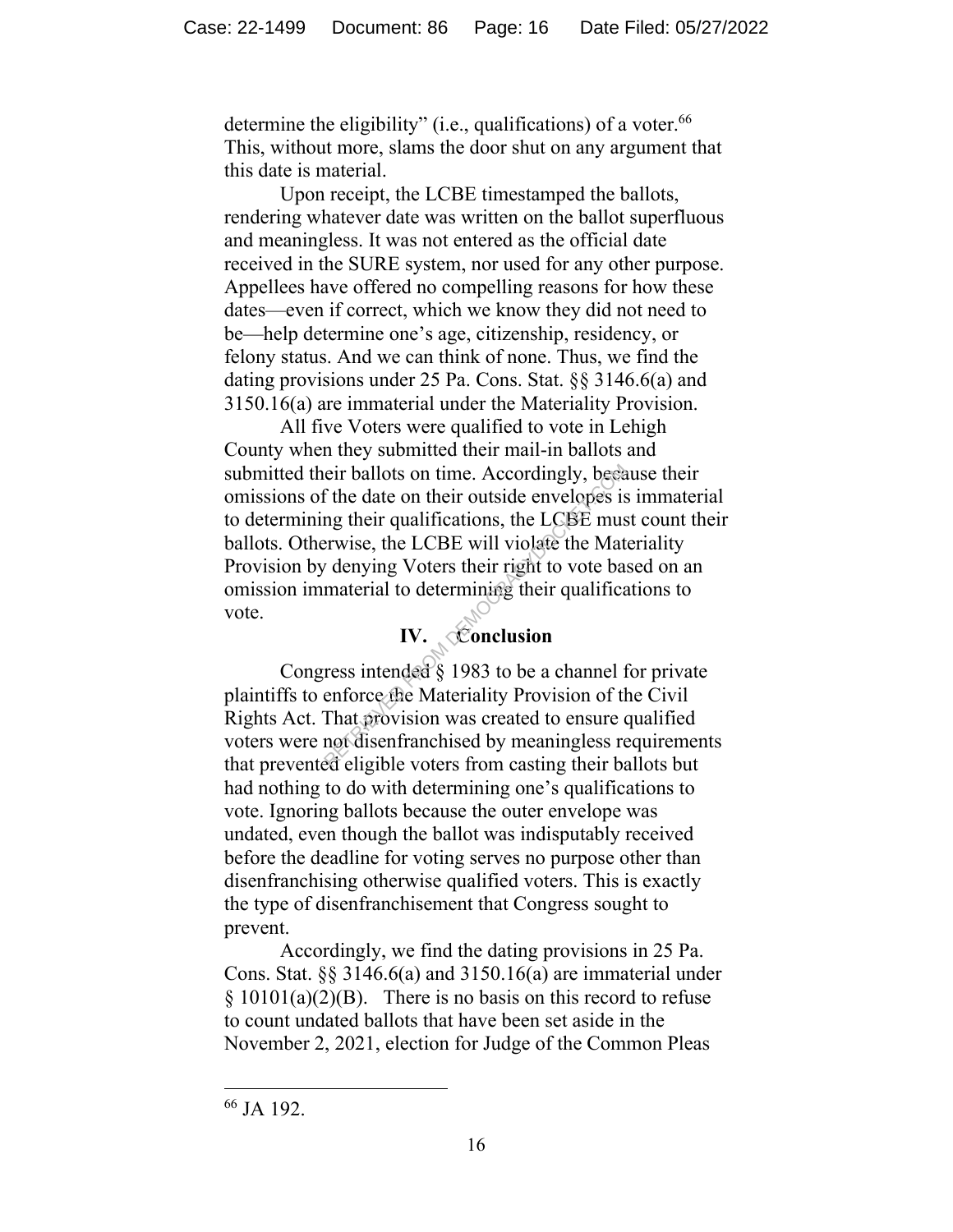of Lehigh County. We will thus remand this matter to the District Court and direct that Court to enter an order that the undated ballots be counted.

RECTRIC TEO FROM DEMOCRACY DOOKET.COM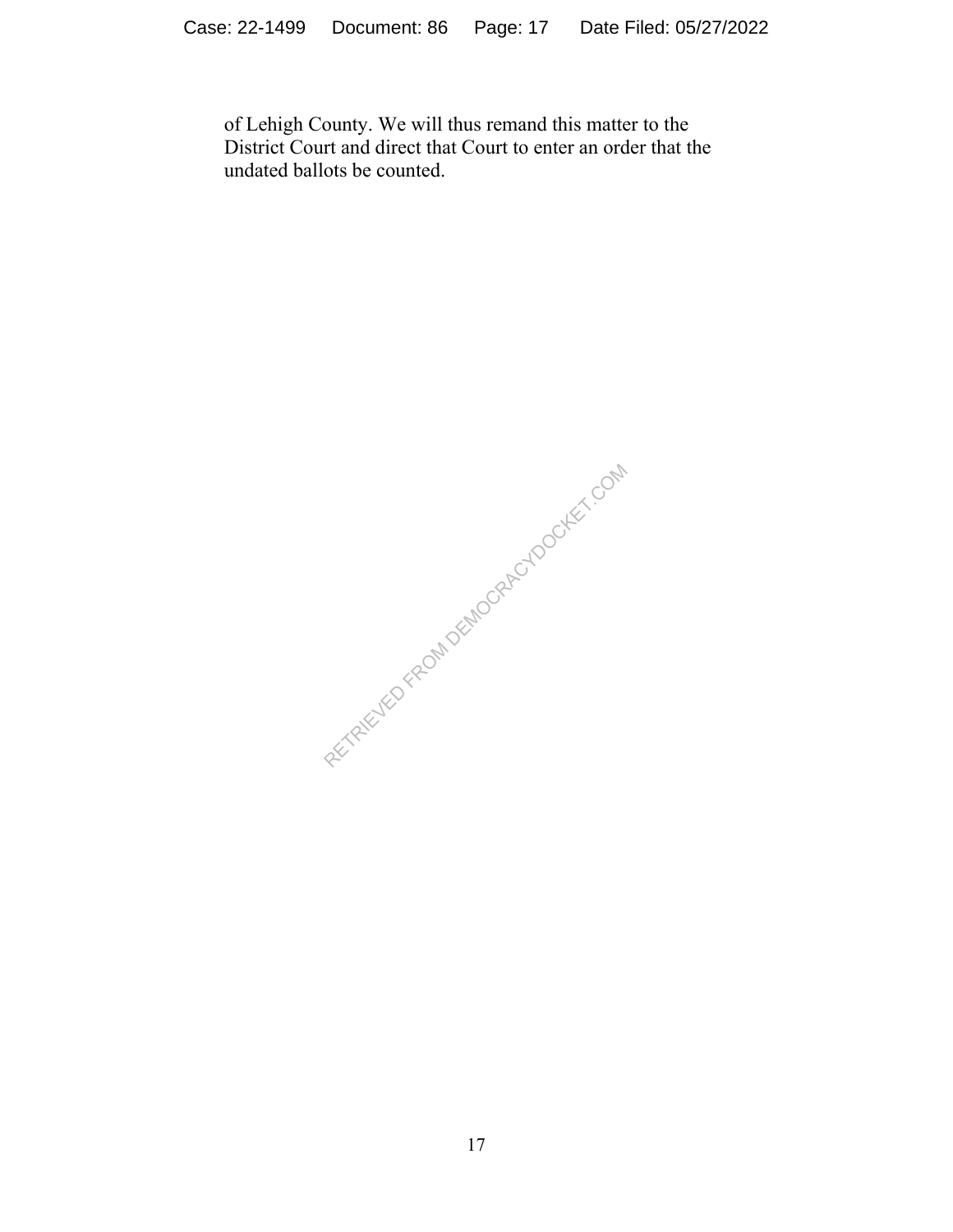MATEY, *Circuit Judge*, concurring in the judgment.

Much about this case is not disputed. And given the lack of genuine disagreement on key questions, I agree that the Appellants can enforce the Materiality Provision of the Civil Rights Act, 52 U.S.C. § 10101(a)(2)(B), under 42 U.S.C. § 1983.

For one, the Appellees did not challenge the argument that  $\S 10101(a)(2)(B)$  creates an individual federal right.<sup>1</sup> At all.<sup>2</sup> That is significant because "[o]nce a plaintiff demonstrates

 $<sup>2</sup>$  At oral argument, Ritter conceded that the Materiality</sup> Provision contains rights-creating language, Oral Arg. at

<sup>&</sup>lt;sup>1</sup> We have held that a statute creates a personal right when it satisfies all three of *Blessing v. Freestone*'s factors: "First, Congress must have intended that the provision in question benefit the plaintiff. Second, the plaintiff must demonstrate that the right assertedly protected by the statute is not so 'vague and amorphous' that its enforcement would strain judicial competence. Third, the statute must unambiguously impose a binding obligation on the States . . . [i.e., it] must be couched in mandatory, rather than precatory, terms." *Ass'n of N.J. Rifle & Pistol Clubs Inc. v. Port Auth. of N.Y. & N.J.*, 730 F.3d 252, 254 (3d Cir. 2013) (alteration in original) (quoting *Blessing v. Freestone*, 520 U.S. 329, 340–41 (1997)). The statute must also use "rights-creating language," *Lewis v. Alexander*, 685 F.3d 325, 345 (3d Cir. 2012) (quoting *Gonzaga Univ. v. Doe*, 536 U.S. 273, 287 (2002)), and focus on the individuals protected, not the entity regulated, *N.J. Primary Care Ass'n v. N.J. Dep't of Hum. Servs.*, 722 F.3d 527, 538 (3d Cir. 2013) (citing *Gonzaga*, 536 U.S. at 287–90). ignificant because "[o]nce a plaintific<br>
have held that a statute creates a perfies all three of *Blessing* w. *Freestois*<br>
gress must have intended that the j<br>
inefit the plaintiff Second, the plant<br>
that the right asser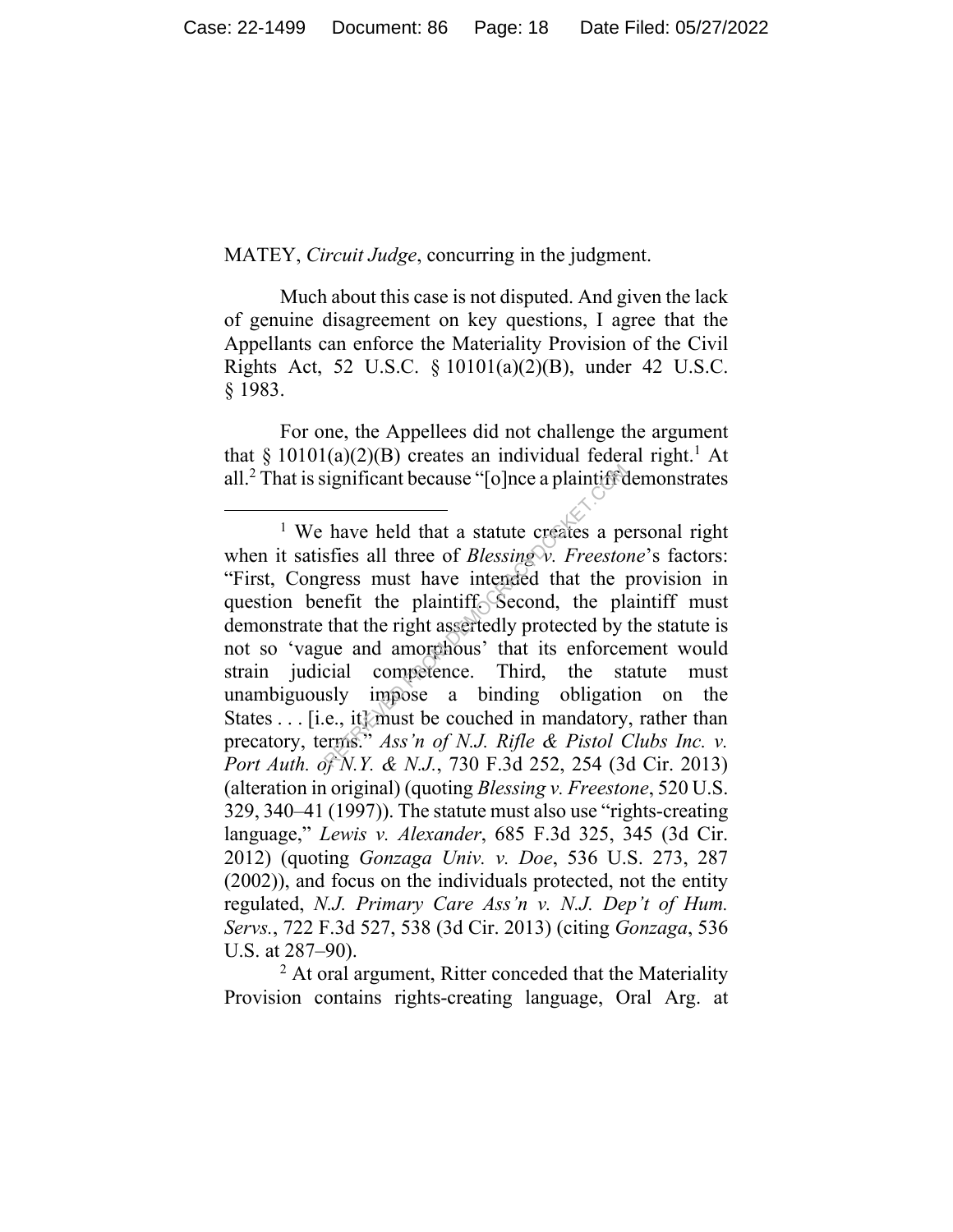that a statute confers an individual right, the right is presumptively enforceable by § 1983." *Sabree ex rel. Sabree v. Richman*, 367 F.3d 180, 183 n.7 (3d Cir. 2004) (quoting *Gonzaga*, 536 U.S. at 284).

For another, the Appellees offered no evidence, and little argument, that the date requirement for voter declarations under the Pennsylvania Election Code, 25 Pa. Cons. Stat. §§ 3146.6(a), 3150.16(a), is material as defined in  $\S$  10101(a)(2)(B). Instead, they agree that no party contests that voter declarations with inaccurate dates were counted in this election. <sup>3</sup> Add up both concessions, and the Appellees have little room left to defend the District Court's decision.

But more room may exist in a future contest, and just because a statute is *sometimes* ignored does not mean the

<sup>55:28</sup>–55:49, and the Lehigh County Board of Elections agreed with all parts of Ritter's argument, Oral Arg. at 1:01:09-1:01:12. And "appellate courts do not sit as self-directed boards of legal inquiry and research, but essentially as arbiters of legal questions presented and argued by the parties before them." *See Wright v. Spaulding*, 939 F.3d 695, 704 (6th Cir. 2019) (alteration in original) (quoting *Carducci v. Regan*, 714 F.2d 171, 177 (D.C. Cir. 1983) (Scalia, J.)). ations with maccurate cates were conder<br>dd up both concessions, and the App<br>eft to defend the District Court's decise<br>more room may exist in a future cont<br>tatute is *sometimes* ignored does not<br>tatute is *sometimes* ignore

<sup>&</sup>lt;sup>3</sup> Which follows the current guidance of the Pennsylvania Department of State that "there is no basis to reject a ballot for putting the 'wrong' date on the envelope, nor is the date written used to determine the eligibility of the voter. You should process these ballots normally." (App. at 79, 192.) This guidance was confirmed by members of the Lehigh County Board of Elections who stated they would even count ballots with birthdates written instead of the date the voter signed the declaration. (App. at 254–55.)